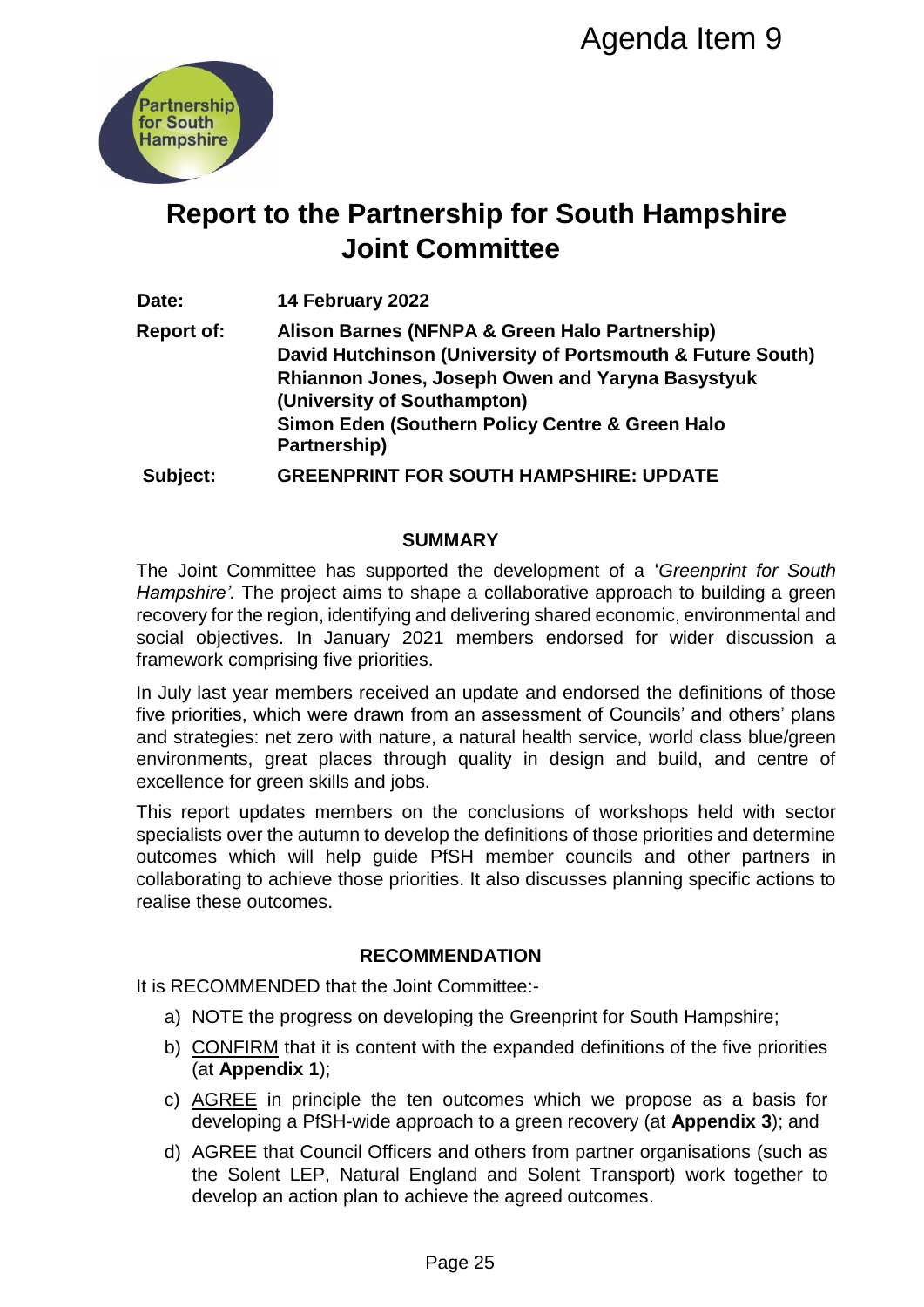## **Background**

- 1. PfSH members wish to work together in shaping a green recovery, giving weight to environmental and social outcomes alongside economic growth. This ambition grew from discussions in the summer and autumn of 2020 as the UK looked to build back from the pandemic. The Partnership provides an opportunity to take collective action in a few carefully defined areas where that collaboration would have a real impact. That joint working would complement the actions of individual PfSH members and regional partners.
- 2. The last project update to PfSH in July 2021 outlined a framework for a programme of actions which would guide collaboration by PfSH member authorities and other partners to shape a region-wide green recovery. These would be based on the five priorities agreed at that meeting and summarised in **Appendix 1** as a reminder for members. The more detailed text in the appendix - which seeks to define those priorities more fully, draws on the wider discussion at workshops held in the autumn of 2021 (see below).
- 3. Priorities are drawn from PfSH member authorities' own strategies and plans, and they offer a set of shared priorities which provide a framework for collaboration. As the July report noted, the next step was to put flesh on the bones of that framework, identifying key outcomes and the actions which supports their delivery. Action planning will also entail determining how to measure performance in achieving progress.
- 4. In the autumn of 2021 a series of workshops were held, each based on one of the Greenprint's five priorities. Each workshop brought together specialists mostly from outside the local government world, both public and private sector, who have expertise and experience in relevant areas (**Appendix 2** lists participants and summarises key conclusions). The conclusions of those five workshops were discussed at a meeting of local government officers representing services covered by the priorities.

#### **Outcomes**

- 5. To help focus on what exactly should be achieved to realise the five priorities the autumn workshops sought to identify two key outcomes for each priority. Those proposed outcomes are summarised in **Appendix 3**. A limited number of outcomes – ten in total for the five Greenprint priorities – will help define the actions that PfSH authorities can undertake collaboratively and with partners. A concise list of outcomes will focus PfSH's work as a partnership so that it will complement the wider programmes of action which individual councils and others will have underway.
- 6. One clear message from the workshops is that the five priorities, and so the outcomes which will help realise them, are interlinked: actions to deliver one priority may well also assist with the delivery of others. Table 1 (over the page) illustrates how each outcome is focused primarily on one priority but will have secondary impacts on others.
- 7. Joint Committee will be invited to consider and discuss these outcomes and the contribution each will make to realising the Greenprint priorities. Once Members are content that the outcomes represent areas where PfSH members and other partners can work together productively, then they will provide a basis for planning the specific actions to help achieve those outcomes and so respond to the priorities.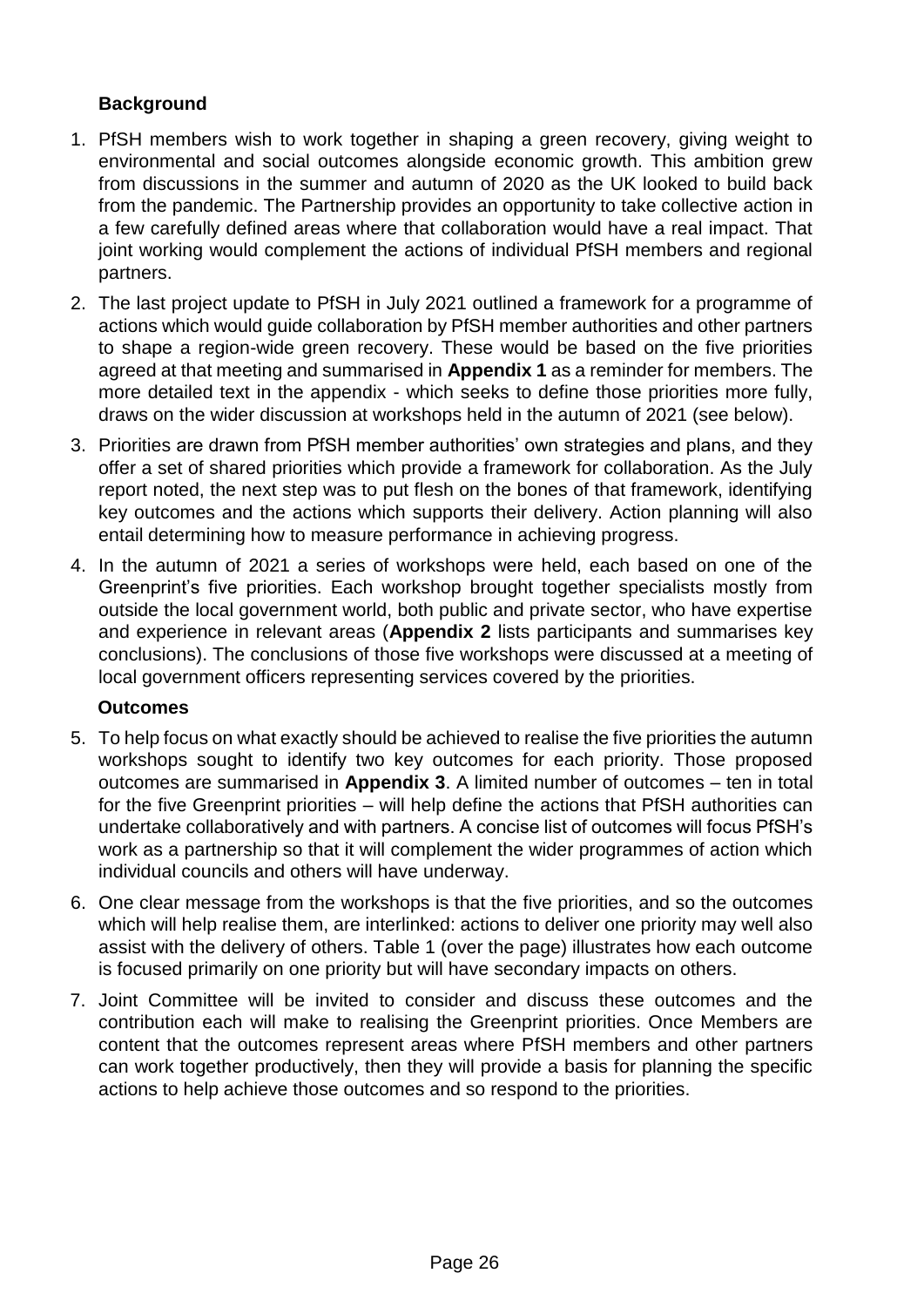| <b>Priority</b>                                   |      | <b>Outcome</b>    |                                                |                         |                           |                                    |                                            |                                   |                             |                                   |                             |
|---------------------------------------------------|------|-------------------|------------------------------------------------|-------------------------|---------------------------|------------------------------------|--------------------------------------------|-----------------------------------|-----------------------------|-----------------------------------|-----------------------------|
| <b>Primary outcome</b><br><b>Relevant outcome</b> |      | Net Zero auditing | <b>Decarbonised</b><br>energy and<br>transport | <b>Access to nature</b> | Sustainable<br>Healthcare | Land restoration<br>and protection | <b>Water restoration</b><br>and protection | Zero carbon build<br>and retrofit | Design, build and<br>nature | <b>Greening the</b><br>curriculum | Light to dark green<br>saoi |
| Net zero with<br><b>Nature</b>                    |      | ☆                 | $\breve{\rtimes}$                              |                         |                           |                                    |                                            |                                   |                             |                                   |                             |
| <b>Natural Health</b><br><b>Service</b>           |      |                   |                                                | $\forall$               | $\stackrel{\sim}{\times}$ |                                    |                                            |                                   |                             |                                   |                             |
| <b>Blue/green</b><br>environments                 | 盤    |                   |                                                |                         |                           | $\overleftrightarrow{\lambda}$     | ☆                                          |                                   |                             |                                   |                             |
| <b>Quality in design &amp;</b><br>build           |      |                   |                                                |                         |                           |                                    |                                            | ☆                                 | $\stackrel{\wedge}{\times}$ |                                   |                             |
| <b>Green skills and</b><br>jobs                   | ਖ੍ਰਵ |                   |                                                |                         |                           |                                    |                                            |                                   |                             | 饮                                 |                             |

Table 1: the ten outcomes proposed PfSH should seek to realise to help achieve a green recovery – table illustrates the primary and secondary impact of outcomes on each priority

## **Action planning**

- 8. Once the outcomes are settled, the next step is to plan actions which will help achieving their ambitions. Many of those may already be in the plans of some PfSH members: in those circumstances the aim will be to co-ordinate the activity across the Partnership for maximum impact. However, there will be circumstances where there is a gap in current activity, and additional actions may need to be identified and agreed.
- 9. As actions are identified, so clear targets and timetables will need to be agreed, as will the resources to deliver. We propose that officers from PfSH member authorities work alongside those from partner organisations to shape that plan of action. We suggest that process include further engagement with the specialist "communities of practice" who contributed to defining the proposed outcomes at the autumn workshops (see **Appendix 2** – there may be other specialists to include under some of the priorities).
- 10.This approach will help create a distinctive delivery model for driving a green recovery, with collaborative working to achieve a clear and focused set of agreed outcomes. This will bring together PfSH member authorities with other public and private sector partners and help build a regional consensus on a fresh approach to the economy.
- 11.The Action Plan can also provide a link between the Greenprint and other regionally important initiatives. The business case for the Solent Freeport proposals, for example, reflect the Greenprint priorities. The Steering Group leading the project are also in discussion with PfSH Planners to ensure that the revision of the Spatial Position Statement can play a role in shaping a green recovery.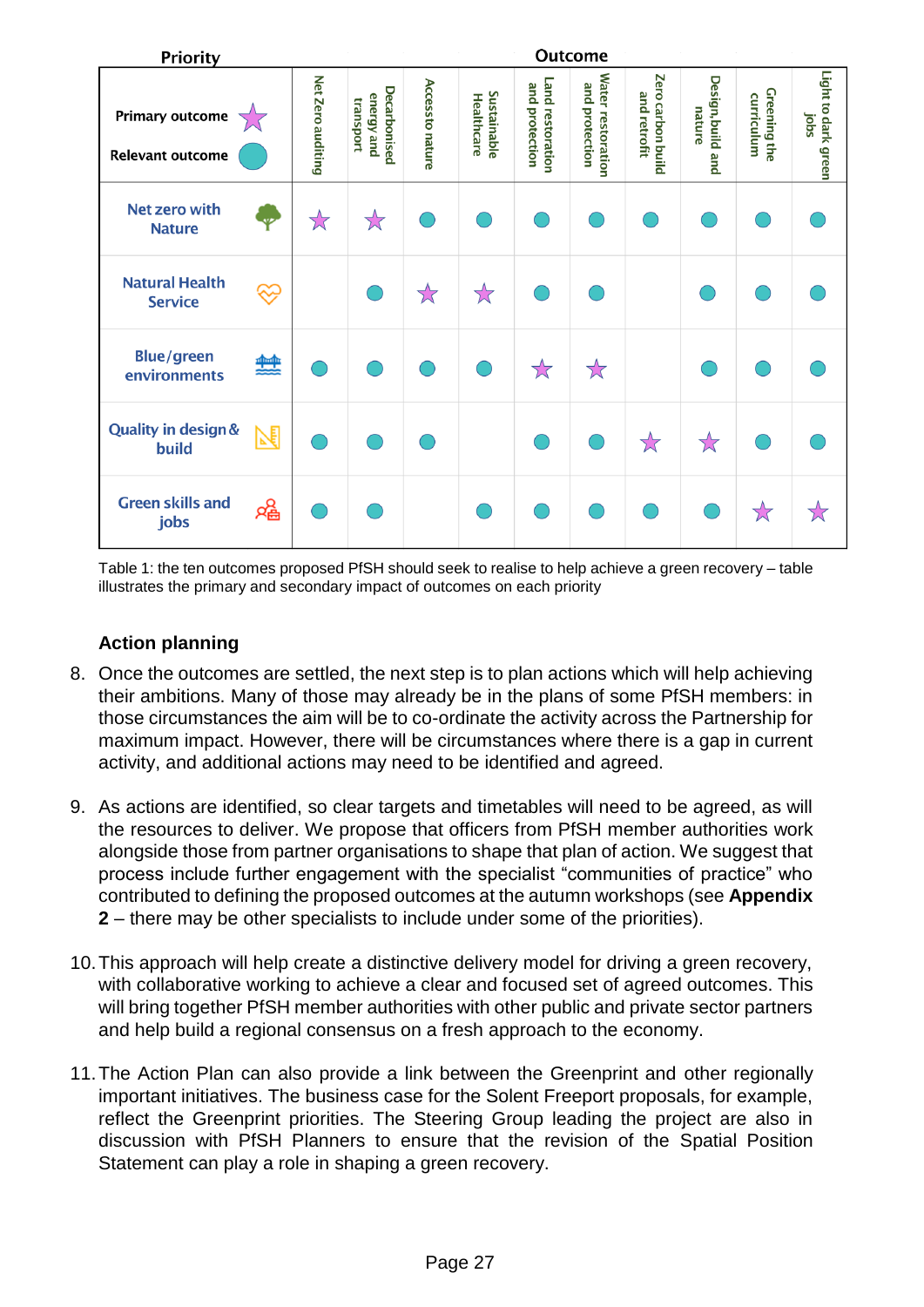- 12.In future, the framework for delivering against Greenprint priorities will also put PfSH in a strong position to respond to future government policy initiatives, for example the recent proposals from Defra to move to a system of agricultural support based on environmental land management. It can offer a tool for shaping local responses to this and other environmentally and socially led initiatives from Westminster.
- 13.PfSH's collaborative approach also puts the Partnership in strong position to lobby Government or other organisations for regulatory or policy changes, for example to permit a simpler, locally driven approach to development which takes greater account of climate and nature.

#### **Other matters**

- 14.Members have also been keen to see the PfSH work on a green recovery communicated to a wider audience. The project team have worked with the University of Southampton to develop a short video aimed at a general audience which explains what the Greenprint aims to achieve - which can be found online [here.](https://vimeo.com/notwfilms/review/664687689/a4668e630a) This is still being developed, so we would welcome any feedback members may have.
- 15.During November's COP26 meeting PfSH also issued a press release which spoke about the Partnership's collaboration to deliver a green recovery. That was circulated to local press contacts by partner authorities communications teams. It was also circulated through linked-in and other social media.
- 16.We are also building a website which will provide more information, including a summary report which explains all the work undertaken to develop the Greenprint. We are also developing some case studies that would show examples of projects or programmes that contribute to the Greenprint.

#### **Resources**

- 17.Members will recall that they agreed a budget allocation of £20,000 to support the development of the Greenprint. To date £5,000 has been spent on administrative support and c.£4,000 on the short video mentioned above. That funding has also helped lever in support from the University of Southampton, who paid the salaries of our two seconded postgraduate students, a total of around £15,000.
- 18.In due course the team will return to Joint Committee with proposals for how best to fund ongoing work to deliver Greenprint priorities. To a large degree the cost of its implementation will be met through the projects local authorities deliver under the agreed Action Plan, much of which will be in existing budgets. The long-term aim is to embed both the development and delivery of Greenprint in partners' business plans and budgets.

## **Recommendation**

It is RECOMMENDED that the Joint Committee:-

- a) NOTE the progress on developing the Greenprint for South Hampshire;
- b) CONFIRM that it is content with the expanded definitions of the five priorities (at **Appendix 1**);
- c) AGREE in principle the ten outcomes which we propose as a basis for developing a PfSH-wide approach to a green recovery (at **Appendix 3**); and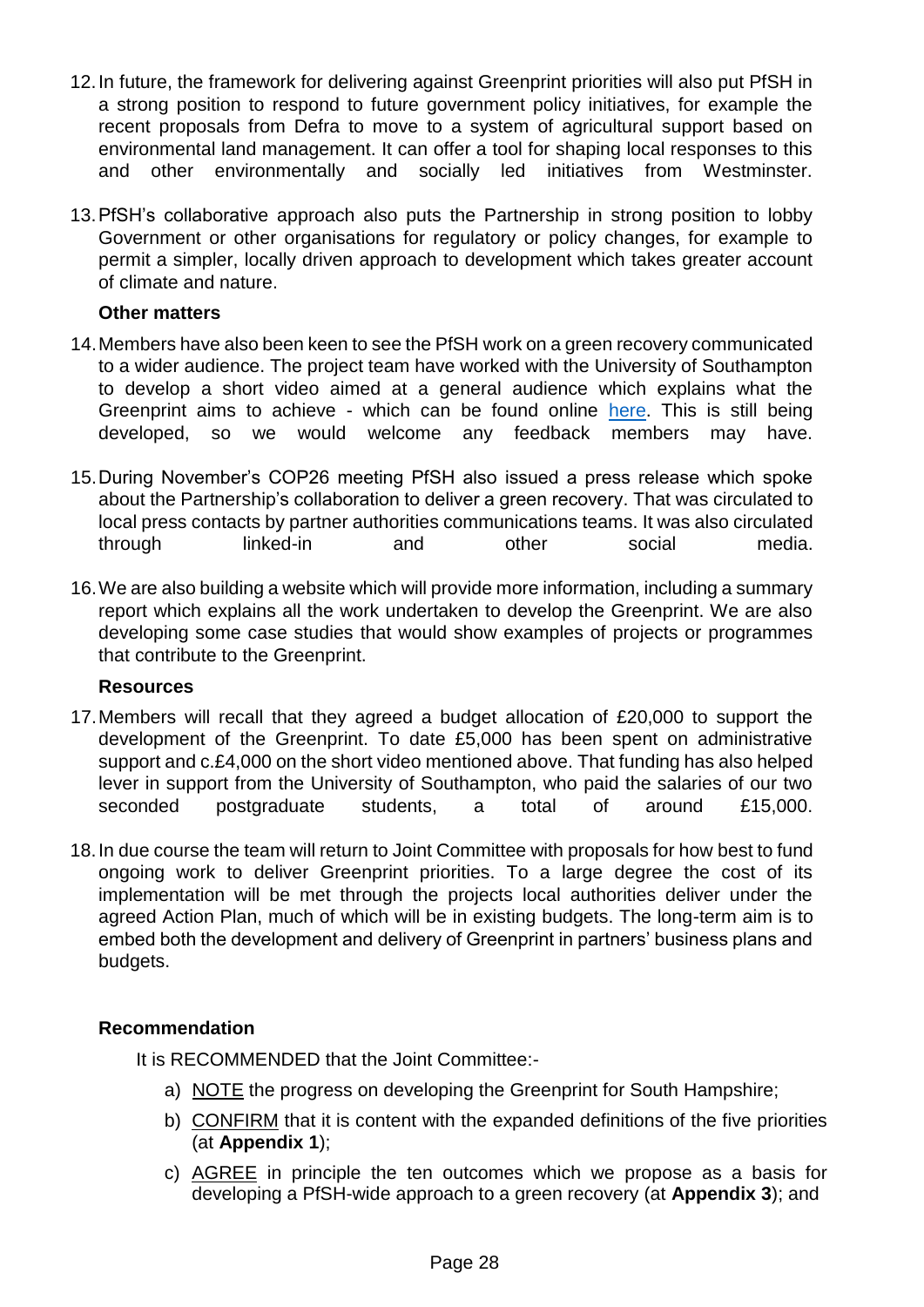d) AGREE that Council Officers and others from partner organisations (such as the Solent LEP, Natural England and Solent Transport) work together to develop an action plan to achieve the agreed outcomes.

#### **Background Papers:** None

**Appendices:** Appendix 1: Greenprint priorities Appendix 2: Summary of Greenprint autumn workshops Appendix 3: Primary outcomes for the Greenprint priorities

**Reference Papers:** Greenprint for South Hampshire – Update (27 July 2021) [https://www.push.gov.uk/wp-content/uploads/2021/07/Item-10-Greenprint-for-South-](https://www.push.gov.uk/wp-content/uploads/2021/07/Item-10-Greenprint-for-South-Hampshire.pdf)[Hampshire.pdf](https://www.push.gov.uk/wp-content/uploads/2021/07/Item-10-Greenprint-for-South-Hampshire.pdf)

**Enquiries:** For further information on this report please contact:-

Alison Barnes Chief Executive, New Forest National Park Authority T: 01590 646633, E: alison.barnes@newforestnpa.gov.uk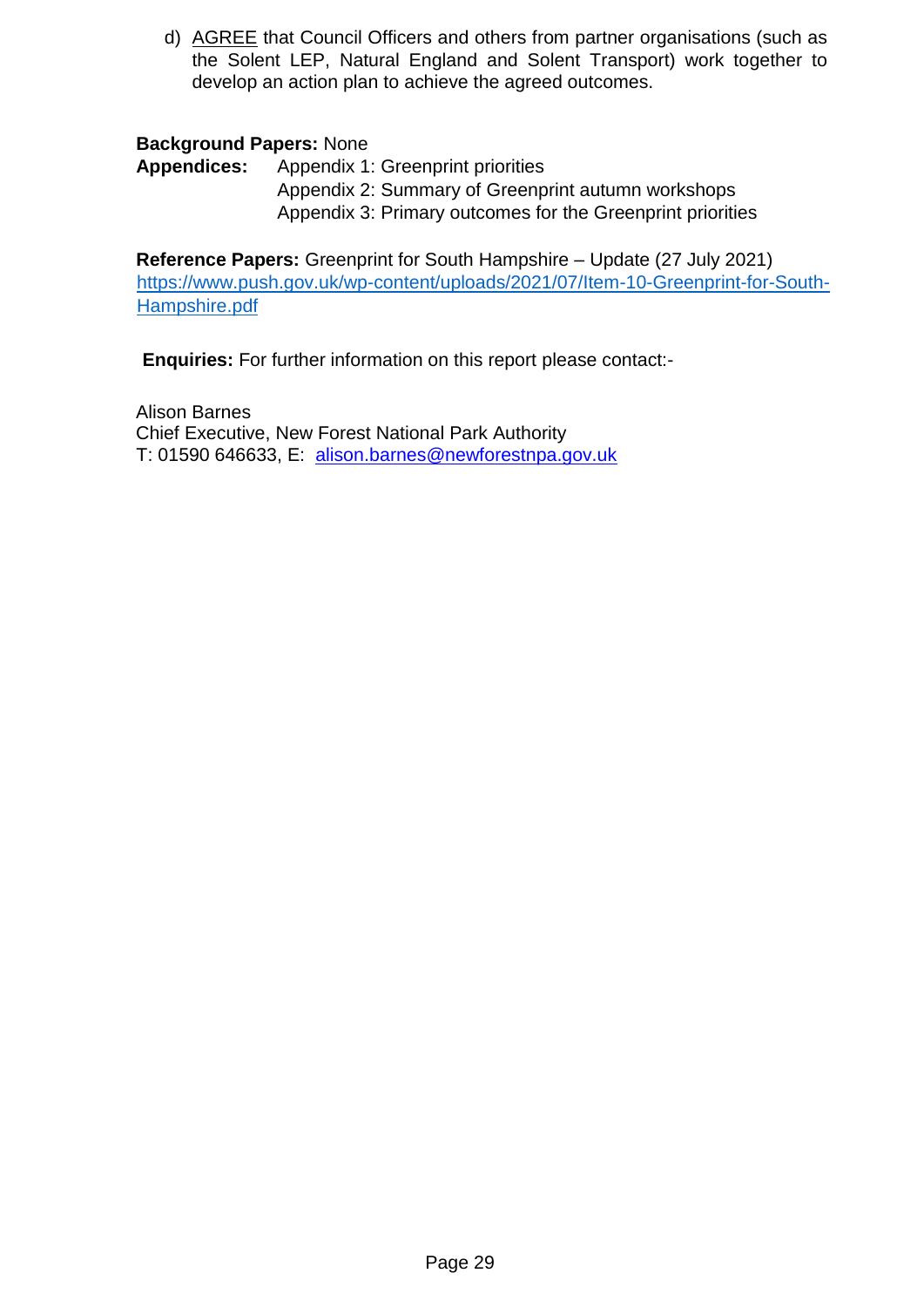# **Appendix 1: Greenprint priorities**

Greenprint's five key priorities are based on wide-ranging research of local plans and strategies across local authorities in the central South. They have been expanded to give a fuller description of what is intended following discussions with sector specialists in workshops held in the autumn of 2021.



**Net zero with nature** – providing the leadership necessary to reduce carbon emissions, taking a more integrated and holistic approach by working with nature to build a zero carbon economy and zero carbon communities.

Suggested full definition: Local authorities in the South have declared a climate emergency. Many have begun to develop tools and collect data to measure their carbon footprint. In line with these ambitions, councils have delivered household and commercial retrofits while implementing clean air quality zones. This priority highlights aspirations on net zero auditing, together with current policies to decarbonise energy and transport. Strategies should be built across sectors and within organisations, emphasising natural solutions for carbon sequestration. Careful evaluation and restoration of natural capital is necessary for energy, infrastructure, and enterprise to meet zero carbon targets without diminishing the surrounding environments.



**Natural health service** – improving physical and mental health and wellbeing and tackling health inequalities through greater access to our world class natural environments and bringing nature into our urban communities.

Suggested full definition: The central South has a wealth of natural assets. Aligned with broad scientific consensus, our world-renowned coastlines, national parks, and natural spaces provide a range of positive health outcomes for people in our region. This distinctive geography is now being explored by public health bodies to improve physical activity and mental wellbeing. Access to nature programmes are proliferating and NHS institutions are keen to harness natural spaces for the benefit of patients. Facilitating the use of these spaces supports the urgency in local healthcare to make treatment and practice more sustainable. Healthcare providers are switching to low-carbon infrastructure. To facilitate the transition more rapidly and effectively, organisations would benefit from further cooperation with experts on nature-climate solutions.



**World class blue/green environments** – protecting, restoring and improving our distinctive, high quality blue and green environments, enabling the natural capital and ecosystem services they offer us to contribute fully to a strong economy and a healthy, inclusive society.

Suggested full definition: Balancing the restoration of land and water with regional growth is essential to stewarding our distinctive environment. This priority reconciles ambitions for protecting natural environments with regional socio-economic development and infrastructure. Wildlife initiatives sometimes seem to conflict with one another. Planting trees and restoring seagrass beds, for instance, can produce unintended outcomes. Through targeted resource mobilisation and cooperation with biodiversity specialists, we identify environments rich in natural capital potential. In doing so, the region seeks to protect its world class land- and sea-scapes while meeting health outcomes and net zero targets. This priority must draw on a sustainable design and build programme to succeed.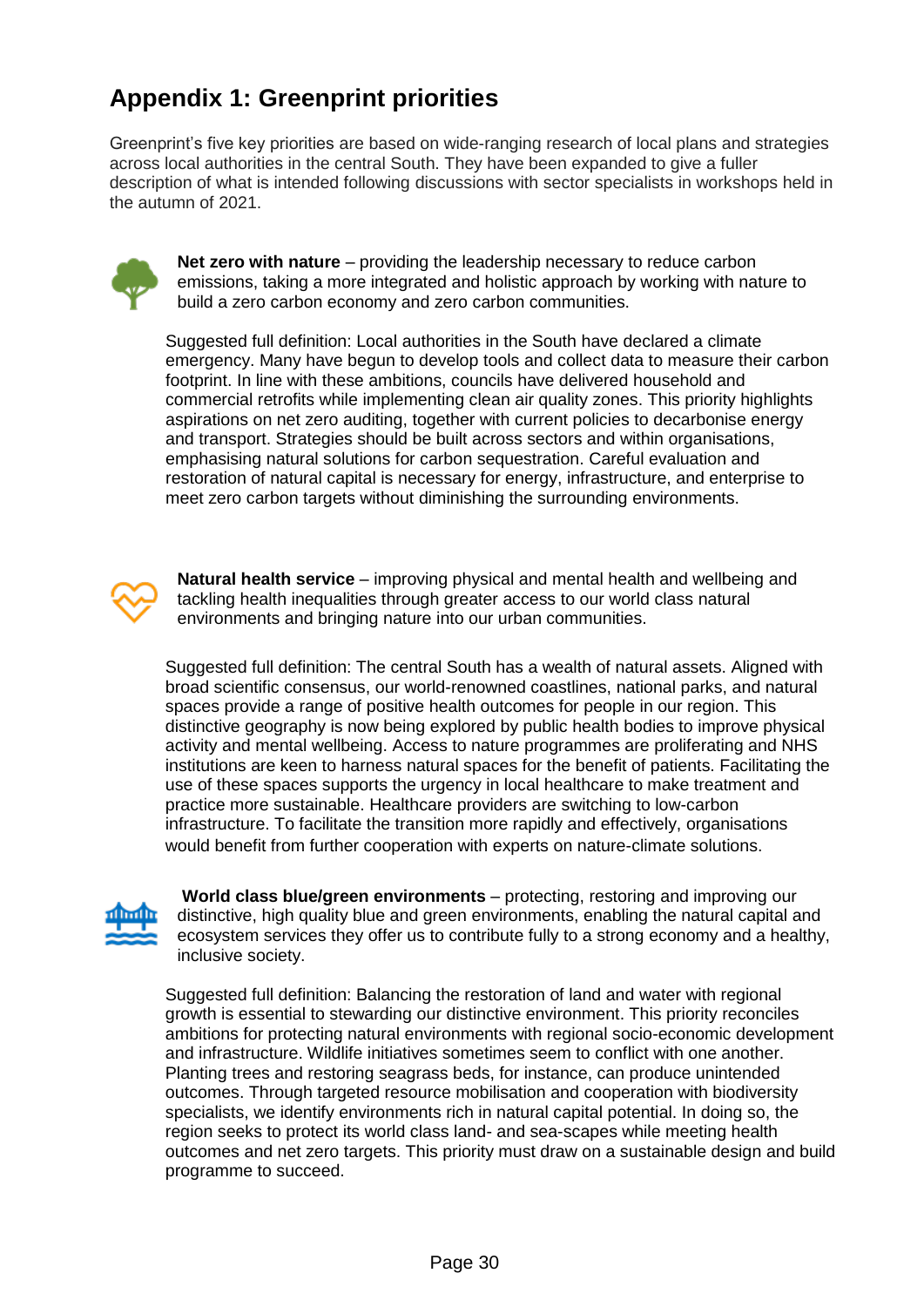

**Great places through quality design and build** – encouraging an innovative approach to creating high quality, inclusive and sustainable places for people and nature, adopting a low-carbon, sustainable approach which will make the region an exemplar.

Suggested full definition: There is a national mandate for house building and infrastructure, but the relevant sectors are traditionally carbon-intensive and lack environmental enhancement strategies. To achieve a green recovery, we must have the highest standards for our new developments and retrofits. This priority encourages the adoption of a fabric-first approach to design, as well as metrics to measure sustainable construction and post-occupancy evaluation. We aim to meet housing targets through progressive accreditation standards and combined active travel and transport strategies. Welborne Garden Village and One Horton Heath are models for zero-carbon new builds in our region, but we must seek to embed scalable practices to reduce emissions in both domestic and commercial settings.



**Centre for excellence in green skills and jobs** – tackle local skills gaps and economic inequalities by building a future workforce which can seize the opportunities offered by innovation in key sectors of our economy, including zero carbon economy, land management and the visitor economy.

Suggested full definition: To meet our net zero ambitions, we must have the correct skills and support. This priority emphasises excellent training centres in the area while providing new guidance for further and higher education curricula. We seek to establish long-term linking strategies between colleges and constructors; universities and startups; local authorities and households. These partnerships will meet the demands of a new green economy by activating research collaborations through a light-to-dark green jobs framework. This enables a regional approach to green recovery. Job creation, sustained by a high and low-skilled workforce, is the foundation from which the objectives of Greenprint can be achieved.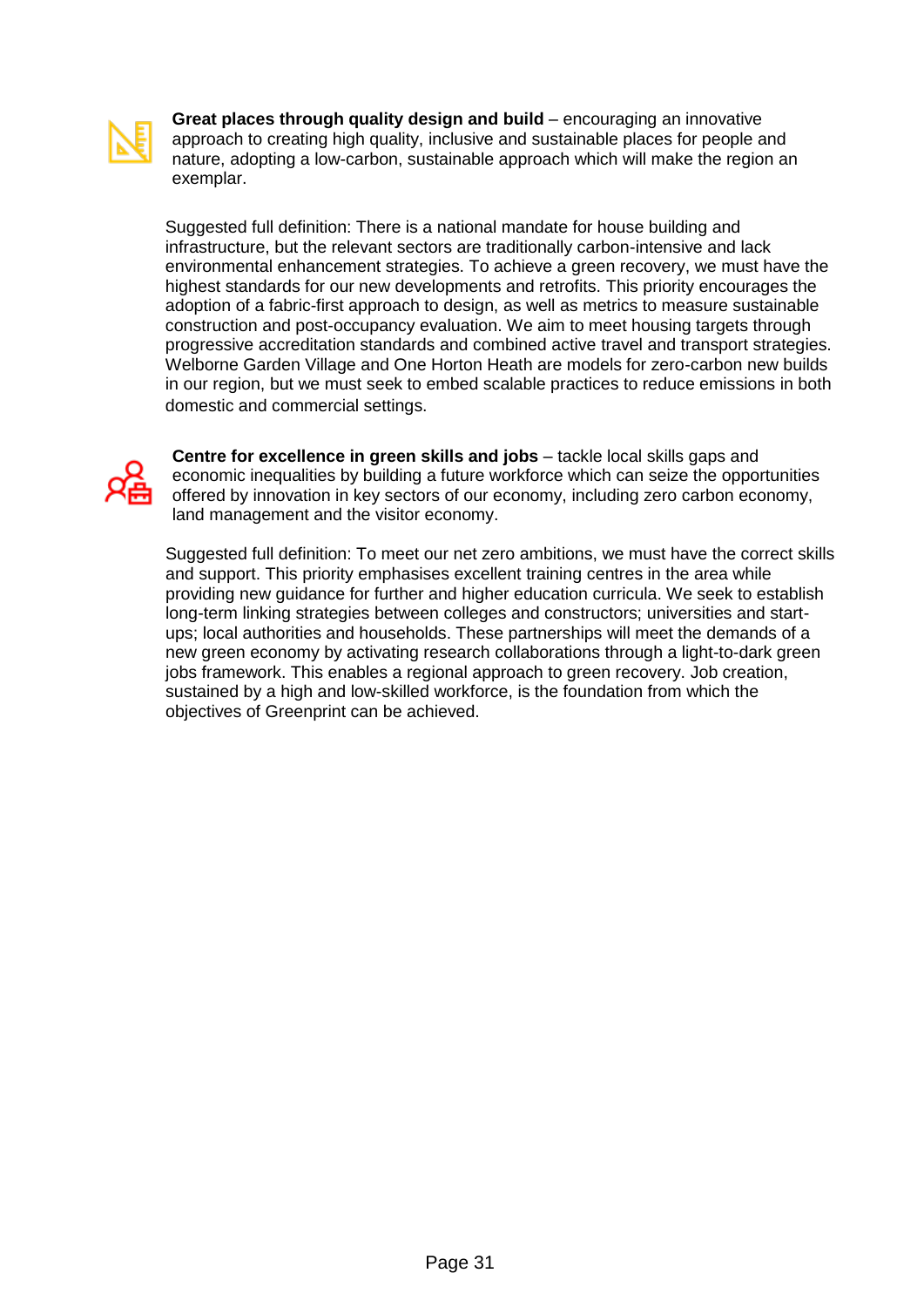## **Appendix 2: Summary of Greenprint autumn workshops**

Greenprint is being developed to offer a framework for the delivery of progress against each of the five priorities, including outcomes, measures, delivery partnerships, case studies and required resources. These frameworks were developed in workshops that included experts from academia, public health bodies, local authorities, and environmental organisations. More than 50 individuals from across sectors attended the five workshops. The feedback produced a set of post-workshop frameworks, highlighting the evolution of ideas from the original documents.

The five consultation workshops, with experts dedicated to each priority, sought consultation on the following questions:

- Which of the priority objectives can be delivered?
- Which objectives support emerging national/local policies?
- Which resources are needed to deliver these objectives?

This work has helped the project to progress on several fronts, clarifying the potential for ambition, success and intervention in the region. A striking element of these workshops was the communicated desire from participants to show connections between the five priorities and highlight that success in one priority enables success in another.

### *Workshops – individual summaries*

#### *1. Net Zero with Nature 08/10/21*

#### **Present**

David Hutchinson (Univ. of Portsmouth) – Chair Joseph Owen (Univ. of Southampton) Yaryna Basystyuk (Univ. of Southampton) Simon Eden (SPC) Damon Teagle (Univ. of Southampton) Olivia McGregor (NFNPA) Jessica Lewis (SCC: Green City) Steve Fletcher (Univ. of Portsmouth) Ian Williams (Univ. of Southampton) Richard Pemberton (Solent Transport) Sarah Taylor (Natural England) Alison Barnes (NFNPA) James Ford (Solent LEP)

Rhiannon Jones (Univ. of Southampton) Lindsay Armstrong (Univ. of Southampton)

#### **Summary**

- active travel and reduction in fossil fuelled vehicles requires behavioural change and topdown investment
- distinction between nature-based climate solutions and nature-based solutions is important
- levelling up agenda should be linked to, as levelling up will help encourage top-down involvement
- Communication, coordination and collaboration between projects and with public is essential for success
- Urgently need green electrification, emissions reductions and CCS at major industrial scale, with the Solent as both a significant emitter of CO2 and a region with considerable green energy potential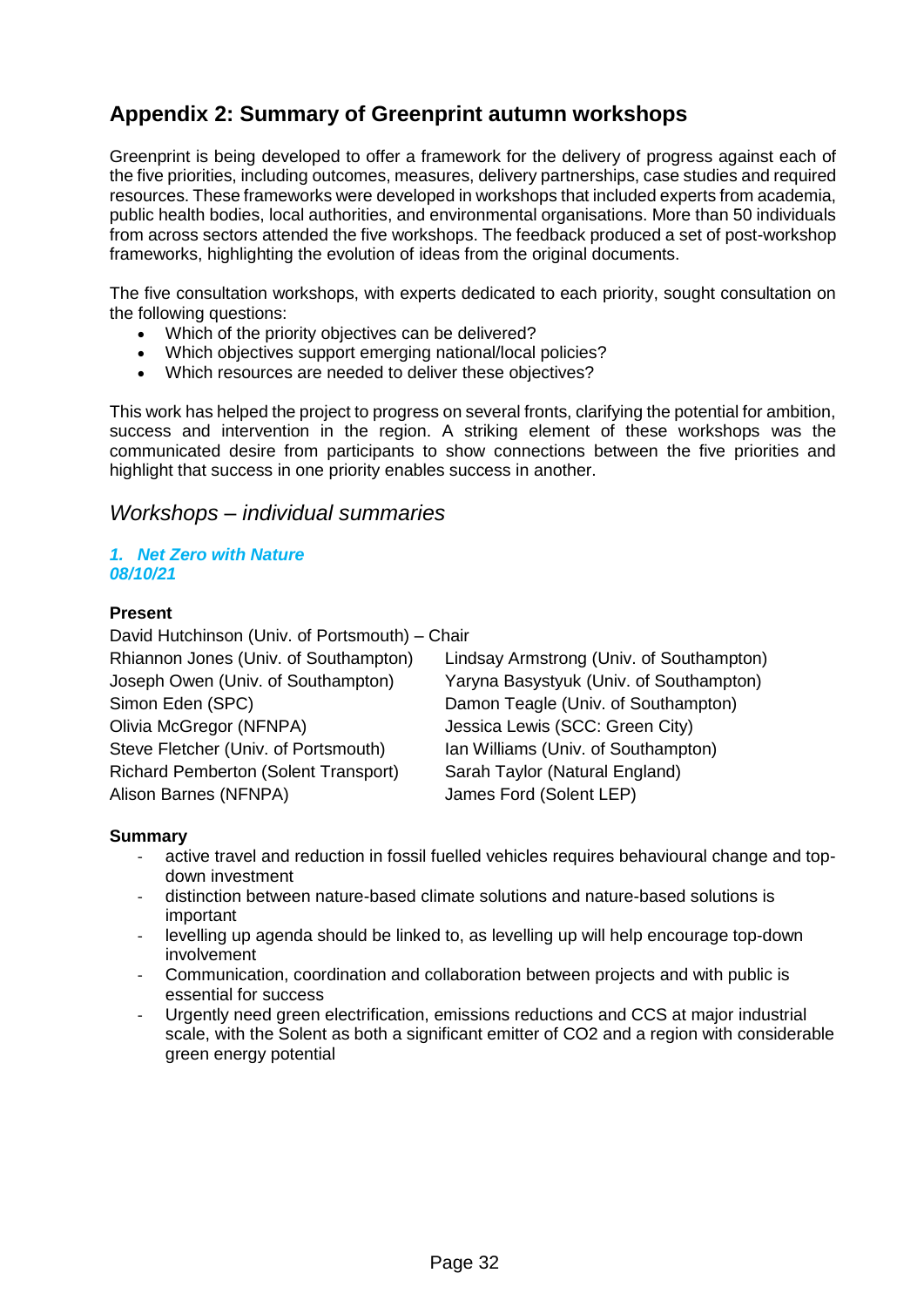#### *2. Natural Health Service 06/10/21*

#### **Present**

Alison Barnes (NFNPA) – Chair Chloe Ponsford (NHS) Rhiannon Jones (Univ. of Southampton) Lisa Riley (Univ. of Winchester)<br>Joseph Owen (Univ. of Southampton) Becky Broomfield (Testvale Surgery) Joseph Owen (Univ. of Southampton) David Hutchinson (Univ. of Portsmouth) Vicki Brown (NHS Forest) Steve Guppy (SCC: Green City) Helen Fisher (Energise Me) Jo Warwick (NHS ICS)

Jim Mitchell (NFNPA) Yaryna Basystyuk (Univ. of Southampton) Sarah Whitmee (LSHTM) Jason Light (Univ. Hospital Southampton)

#### **Summary**

- Consideration of both short- and long-term objectives and outcomes is key
- Healthcare is a huge emitter and this must be addressed, with consideration of the January 2022 NHS Trust Sustainability plans
- A cross-linkage and holistic approach
- Active travel and physical activity must be a focus, with the recognition that big infrastructure changes are required that will need backing and investment from councils
- Make sure active travel is not just focused on commute
- Access to nature and sustainable healthcare should be at the forefront of new roles

#### *3. World Class Blue/Green Environments 13/10/21*

#### **Present**

Natalie Wigman (EBC) – Chair Anna Parry (Bird Aware Solent) Georgie Sowman (NHS Ocean) Alison Barnes (NFNPA) Susie Tomson (Earth 2 Ocean) Rhiannon Jones (Univ. of Southampton) Allison Potts (Natural England) Joseph Owen (Univ. of Southampton) Joanne Preston (Univ. of Portsmouth) Simon Eden (SPC) Nick Tomalin (RSPB) Paul Walton (NFNPA) Tim Woodfine (Marwell Wildlife) Joanne Preston (Univ. of Portsmouth) Martin Solan (Univ. of Southampton)

#### **Summary**

- Consider the balance between the anthropocentric and nature-focus of this priority
- To achieve nature-based solutions we need improvement of support, licensing and permissions. A huge number of designated sites, protected regions and UK-wide waterways are in poor condition. This links with the Defra 25 Year Environment Plan and this link should be made.
- Highlight the economic benefits of blue/green restoration
- Nature restoration brings multiple benefits for climate and biodiversity. Tap in to this and use underpinning data and evidence for these topics.
- Behavioural change is required for success
- Engage with a range of important stakeholders with wider range of knowledge, including fishers, farmers, landowners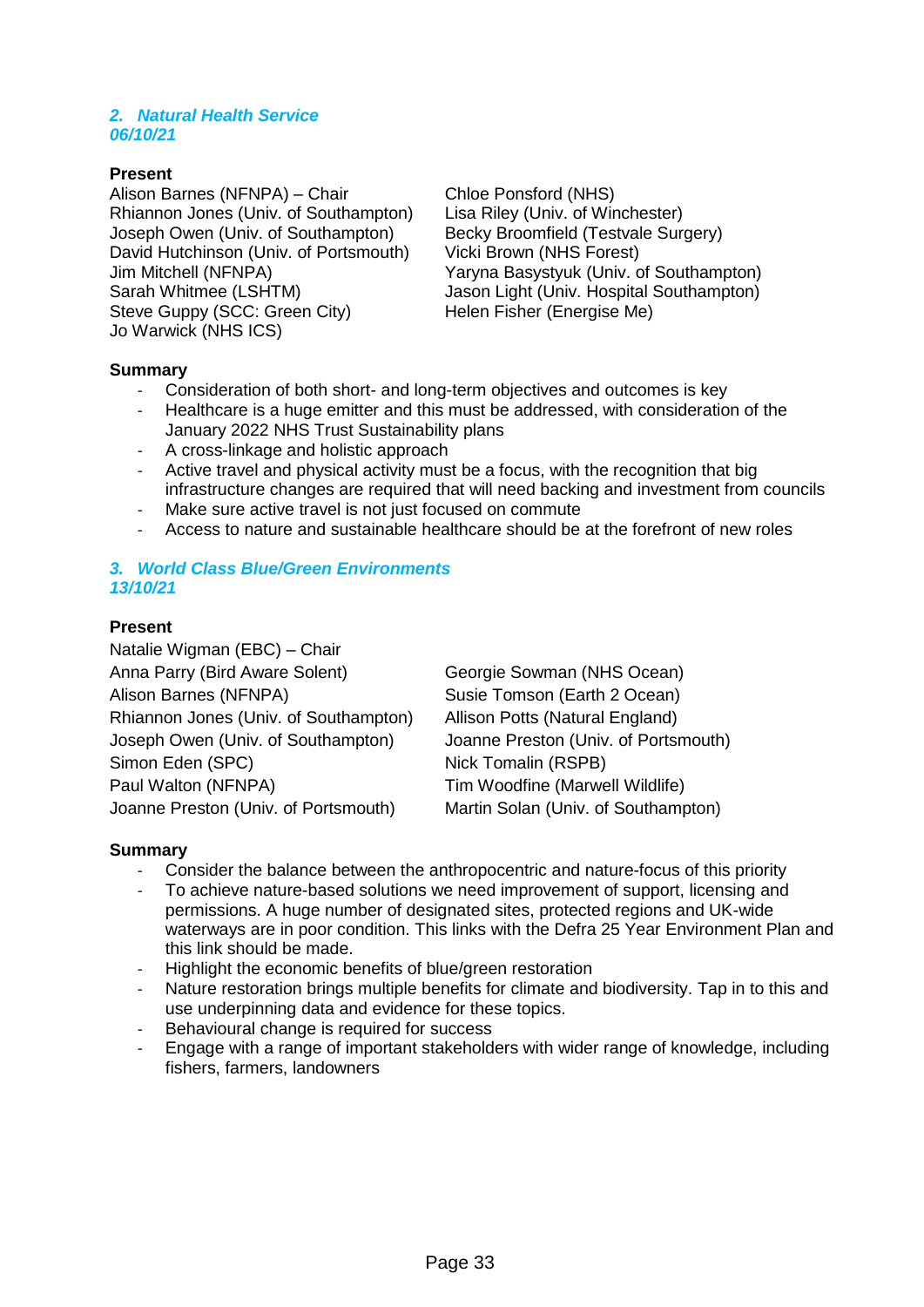#### *4. Great Places through Quality in Design and Build 22/10/21*

#### **Present**

Tristan Samuels (PCC) – Chair Andrew Waggott (PCC) Amy Nguyen (Sustainable & Social) Samantha Clough (BECG) Rhiannon Jones (Univ. of Southampton) Fiona Gray (Buckland Development) Simon Eden (SPC) Simon Eden (SPC) Philippa Klaschka (NFNPA) Mark Gaterell (Univ. of Portsmouth) Gary Wilburn (Energy Pro) Mike Allgrove (MAP)

Joseph Owen (Univ. of Southampton) Yaryna Basystyuk (Univ. of Southampton)

#### **Summary**

- Greenprint can include more than just the energy performance, such as measures of health and well-being, to net-carbon, even skills concerning carbon. A whole life assessment can include metrics from different priorities, making links between them
- Need specific guidance/targets for assured POE and construction which is a lifetime plan. Clear strategy for buildings and green space to have adaptive capacity.
- Scope for retrofitting houses to low/zero-carbon is huge, and this should be a focus of the framework. Push the boundaries here, using exemplar projects as springboards.
- Consider the implications of geography of new projects. Areas not accessible by public transport bring diminished returns for low-carbon travel

#### *5. Centre of Excellence for Green Skills and Jobs 27/10/21*

#### **Present**

Chitra Nadarajah (HCC) – Chair Alison Barnes (NFNPA) David Hutchinson (Greentech South) Rhiannon Jones (Univ. of Southampton) Jamie Mackay (EM3 LEP) Joseph Owen (Univ. of Southampton) Siobhan Flynn (Solent LEP) Simon Eden (SPC) Denise Baden (Univ. of Southampton) Denise Hewlett (Univ. of Winchester) Tim Mills (Rushmoor) Jagannadha Pawan Tamvada (Univ. of Southampton)

**Summary**

- Define green jobs carefully, spanning light to dark, and the range of skills and education level required
- 'Green skills' needs embedding within curriculum, business and enterprise, and should be integrated into all local plans and projects
- Engage in bridging the skills gap at youth level, with educators on board
- Engage with LEPs for career and enterprise opportunities
- Stimulate ongoing thinking for adapting curricula with a future vision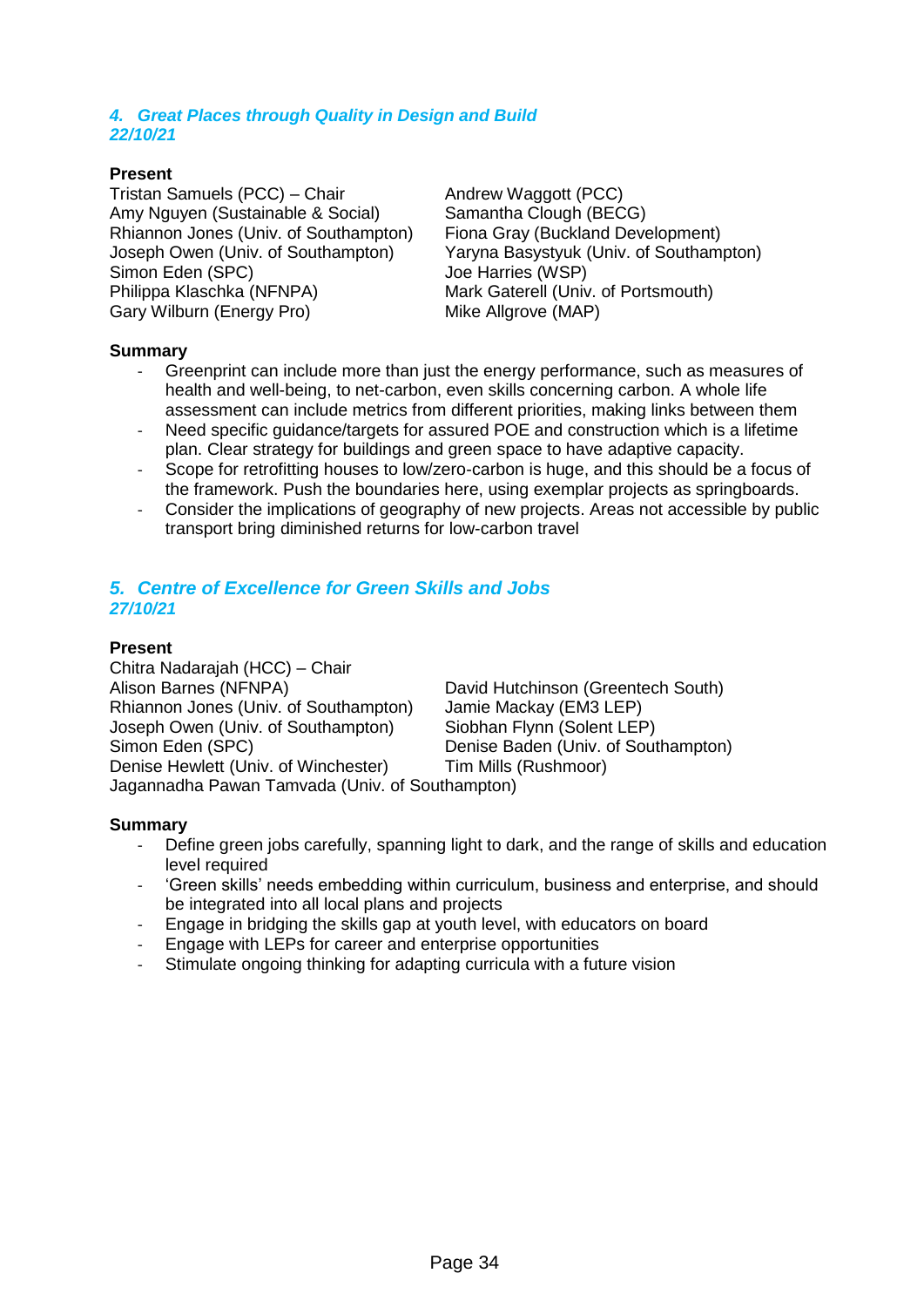## **Appendix 3: Primary outcomes for the five Greenprint priorities**

These definitions are based on discussion with specialists at the autumn workshops (see Appendix 2)

#### **1 - Net Zero with Nature**

#### **Outcome 1: Net Zero auditing**

Organisations, businesses, councils and authorities have a net-zero plan in place with ambitious, evidence-based targets. Accreditation will help measure success. The approach focuses on reduction rather than carbon offsetting, and is facilitated through partnerships and knowledge transfer.

#### **Outcome 2: Decarbonised energy and transport**

Regional infrastructure facilitates low-carbon public transport and active travel through strategic planning of a coordinated and integrated approach to sustainable travel. Green vehicle research, development and manufacturing for road, aerospace and maritime travel is enabled through evidence-based, region-specific investment and partnership plans between LEPs, Higher Education services and funding providers.

#### **2 - Natural Health Service**

#### **Outcome 1: Access to Nature**

Improving access to nature through increasing engagement and awareness, and overcoming inequalities through supporting access to nature for underserved groups. Ensuring feasible geographical access and enhancing both rural and urban natural spaces. Access to nature is facilitated through active travel and public transport infrastructure. In enhancing and developing natural spaces, projects ensure public engagement from inception of plans.

#### **Outcome 2: Sustainable Healthcare**

Facilitating provision of sustainable access to healthcare and access to sustainable healthcare. Healthcare providers are accessible by public transport and active travel routes through strategic planning both for NHS employees and healthcare users. Partnerships with NHS trusts work to mitigate environmental impact of healthcare, and healthcare estates provide access to nature for staff and patients.

#### **3 - World Class Blue/Green Environments**

#### **Outcome 1: Land restoration and protection**

Regional environmental commitments work towards evidence-based restoration and enhancement of natural, native biodiversity. Land use and land management plans identify and pursue opportunities for evidence-based restoration and resilience building, starting with protected/designated sites. The region ceases degradation of regions rich in natural capital, such as peatland and heathland, and forested areas.

#### **Outcome 2: Water restoration and protection**

Regional environmental commitments work towards evidence-based restoration and enhancement of natural, native biodiversity. Blue environment plans identify and pursue opportunities for evidence-based restoration and resilience building, considering gains for blue carbon and ecosystem health such as oyster restoration, seagrass restoration and saltmarsh restoration. The region ceases degradation of areas rich in natural capital, such as blue carbon or nursery fishing stocks.